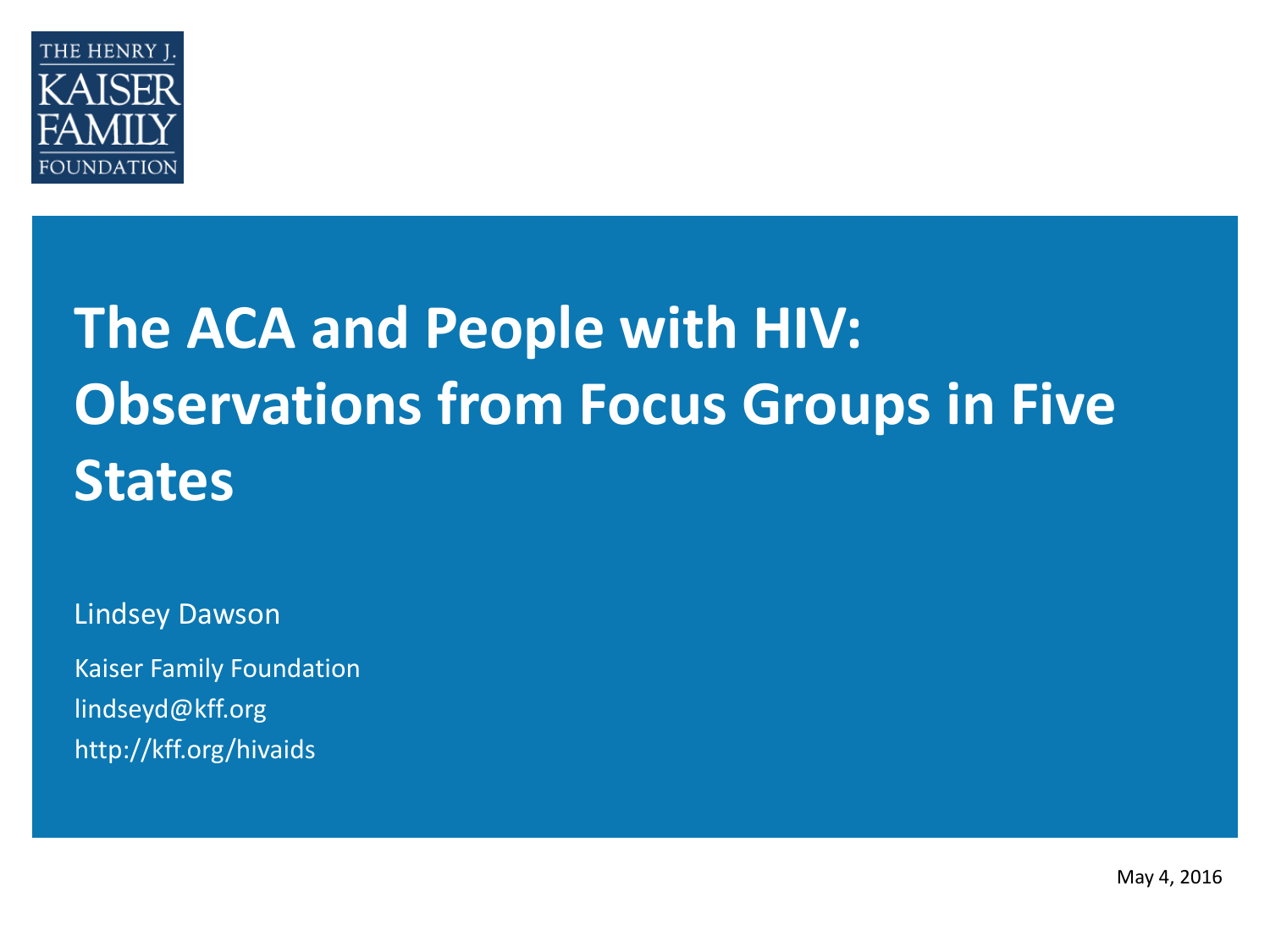#### **Background**

- Focus groups conducted in 2014 & 2016: HIV positive participants from five states discussed impact of ACA era coverage opportunities
- New report based on 2016 findings

| <b>State</b> | <b>City</b>   | <b>Marketplace Type</b> | <b>Medicaid</b><br><b>Expansion</b> | <b>State Share of Domestic</b><br><b>HIV Epidemic</b> |
|--------------|---------------|-------------------------|-------------------------------------|-------------------------------------------------------|
| California   | Los Angeles   | <b>State</b>            | Yes                                 | 13%                                                   |
| Florida      | Miami         | Federal                 | <b>No</b>                           | 11%                                                   |
| Georgia      | Atlanta       | Federal                 | <b>No</b>                           | 5%                                                    |
| New York     | New York City | <b>State</b>            | Yes                                 | 14%                                                   |
| <b>Texas</b> | <b>Dallas</b> | Federal                 | <b>No</b>                           | 8%                                                    |
| <b>Total</b> |               |                         |                                     | $50\%$ <sup>*</sup>                                   |

#### **Focus Group Site Details**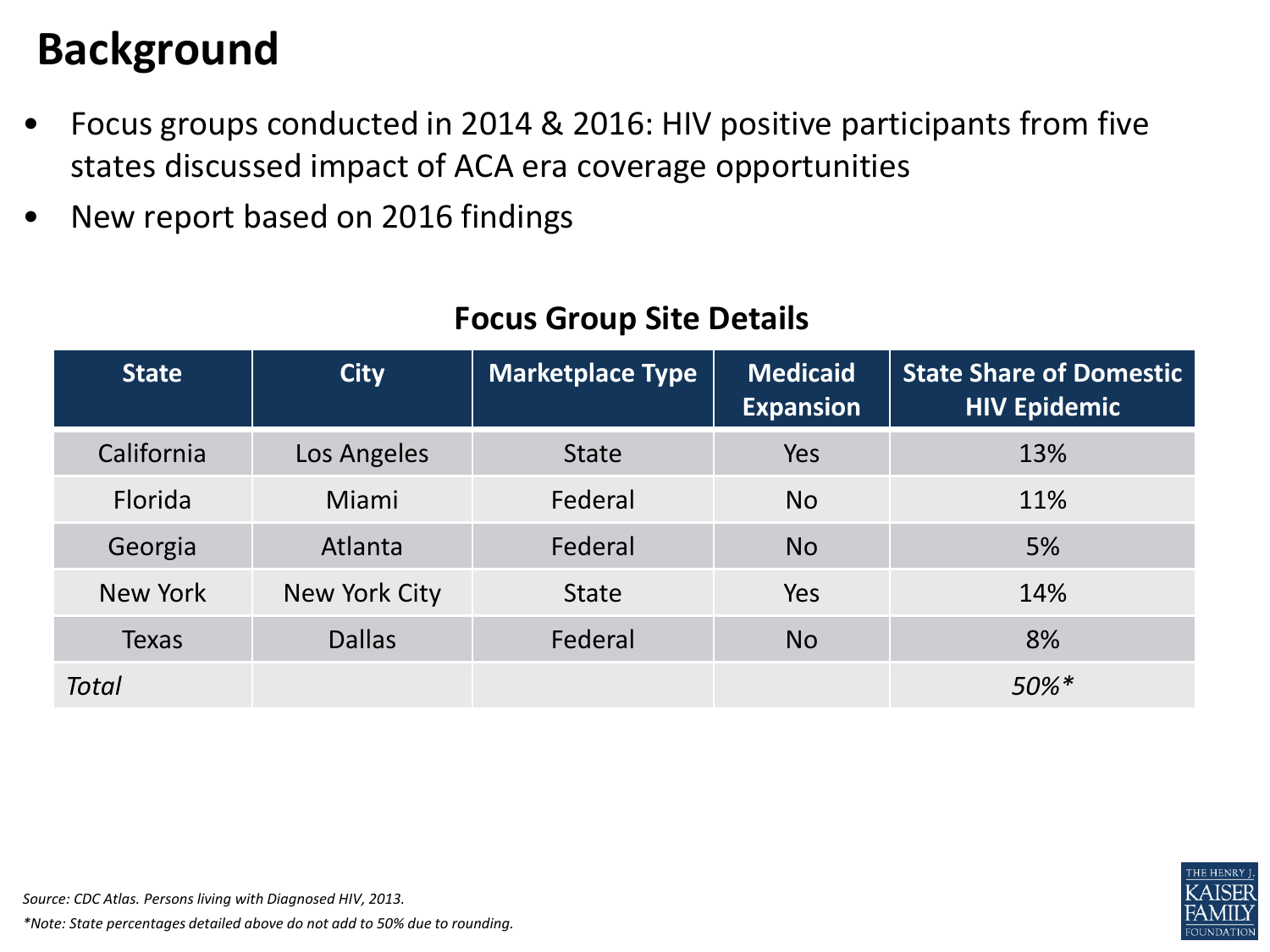## **Key Findings: Knowledge of the ACA and Insurance Coverage**

- Some participants seemed to have a better basic understanding of ACA coverage opportunities compared to the 2014 groups
	- Penalty
	- Medicaid Expansion
- But for most, lack of insurance literacy persists, making informed purchasing and plan comparisons difficult; not always clear on eligibility

*"I'm still not quite sure if I understand when they talk about out-of-pocket, what does that mean actually…?"* 

*– New York Marketplace Enrollee*

**\*\*\***

#### **Example From the Field**

Uninsured GA man is paying \$2,000-\$3,000 out-of-pocket each month for non-HIV medications; would likely have lower costs with Marketplace coverage even without a subsidy

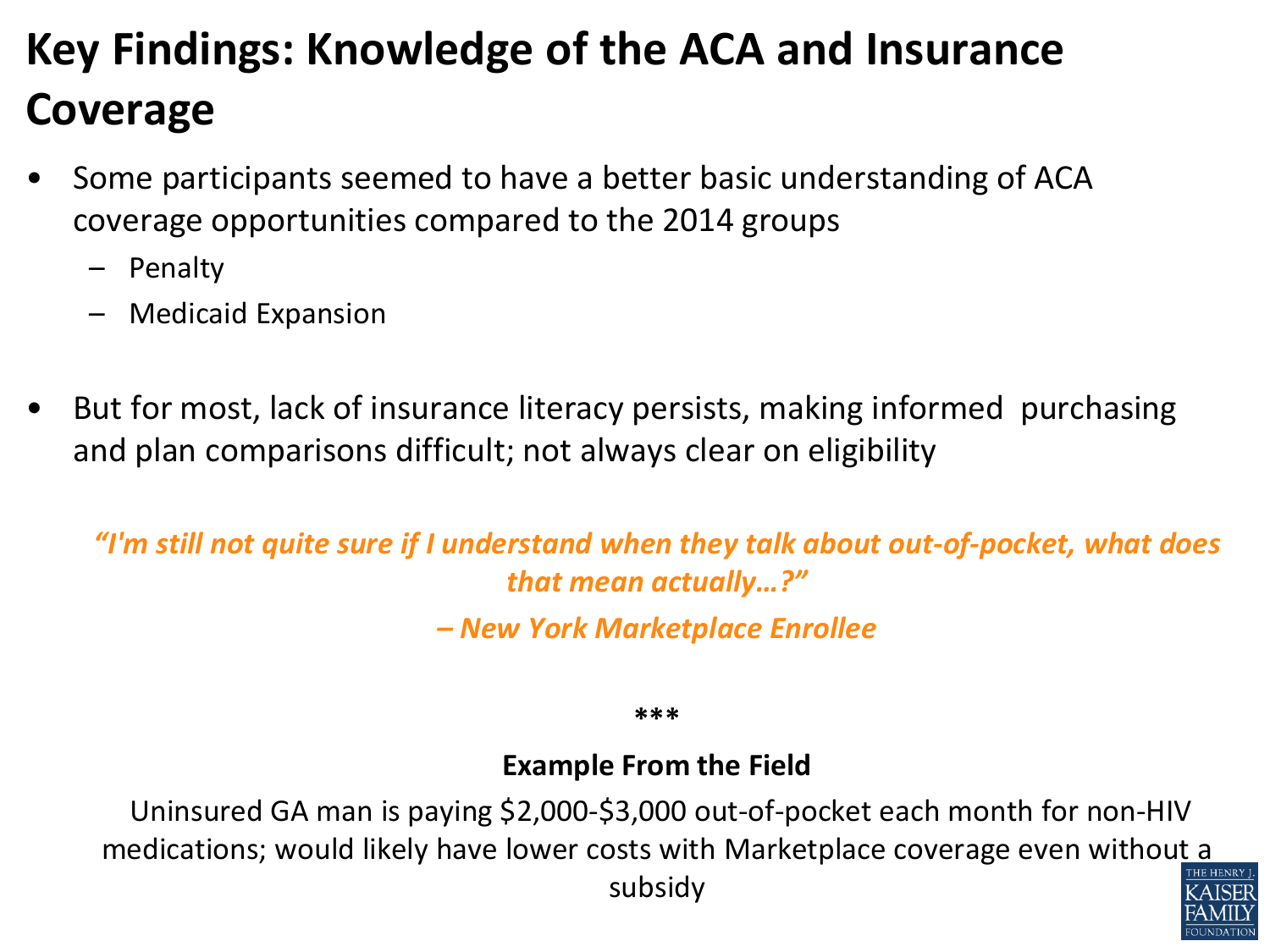### **Key Findings: Knowledge of the ACA and Insurance Coverage II**

- Yet understanding that access to care for those with HIV varied across the country
	- Those in FL, GA, and TX pointed to greater access in CA and NY
	- Those in NY and CA say they were fortunate to have the access they do

*"If you are HIV positive, New York is the state for you."*  – *New York Medicaid Enrollee*

**\*\*\***

#### **Example From the Field**

A New York Medicaid enrollee had just moved to the state from Georgia, specifically to gain health coverage. In Georgia he qualified for a Marketplace subsidy but at \$208/month it was unaffordable to him.

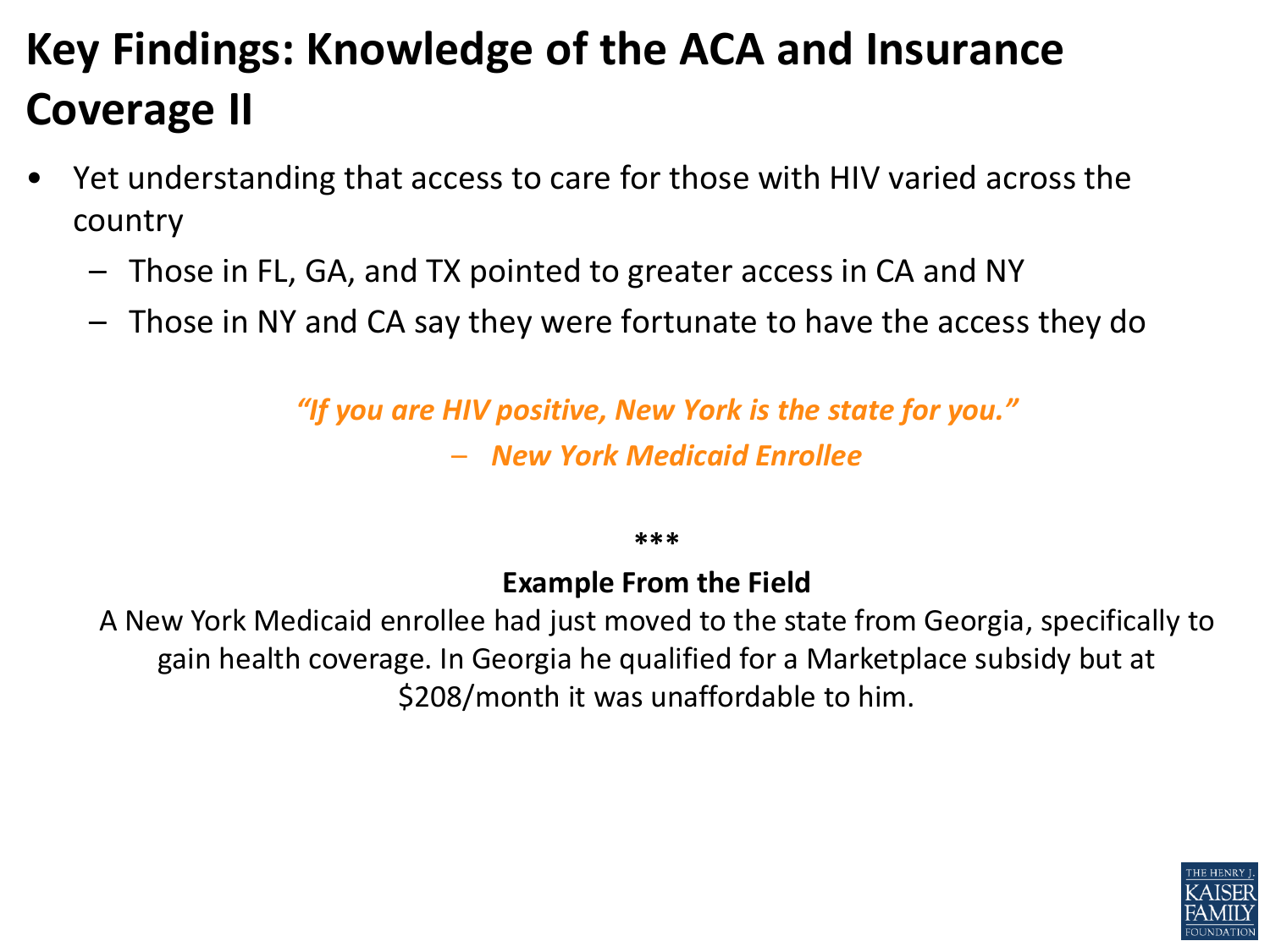### **Key Findings: Enrollment & Plan Selection**

- Variety of reasons for enrolling, cited coverage mandate and desire to avoid a penalty more than in 2014
- Case managers play important role in helping with enrollment, as enrollees remain confused by the process, feel overwhelmed
- Plan selection often based on costs, provider networks, case manager recommendation, but sometimes other factors (e.g. ratings)
- Many who remain uninsured looked into getting ACA era care but were told they did not qualify or felt it was too expensive
	- Many looked only once; the remaining uninsured may need a significant push

*"The first time I tried it, and I did, they denied me for Obamacare. I never tried again so…"*

*– Miami uninsured*

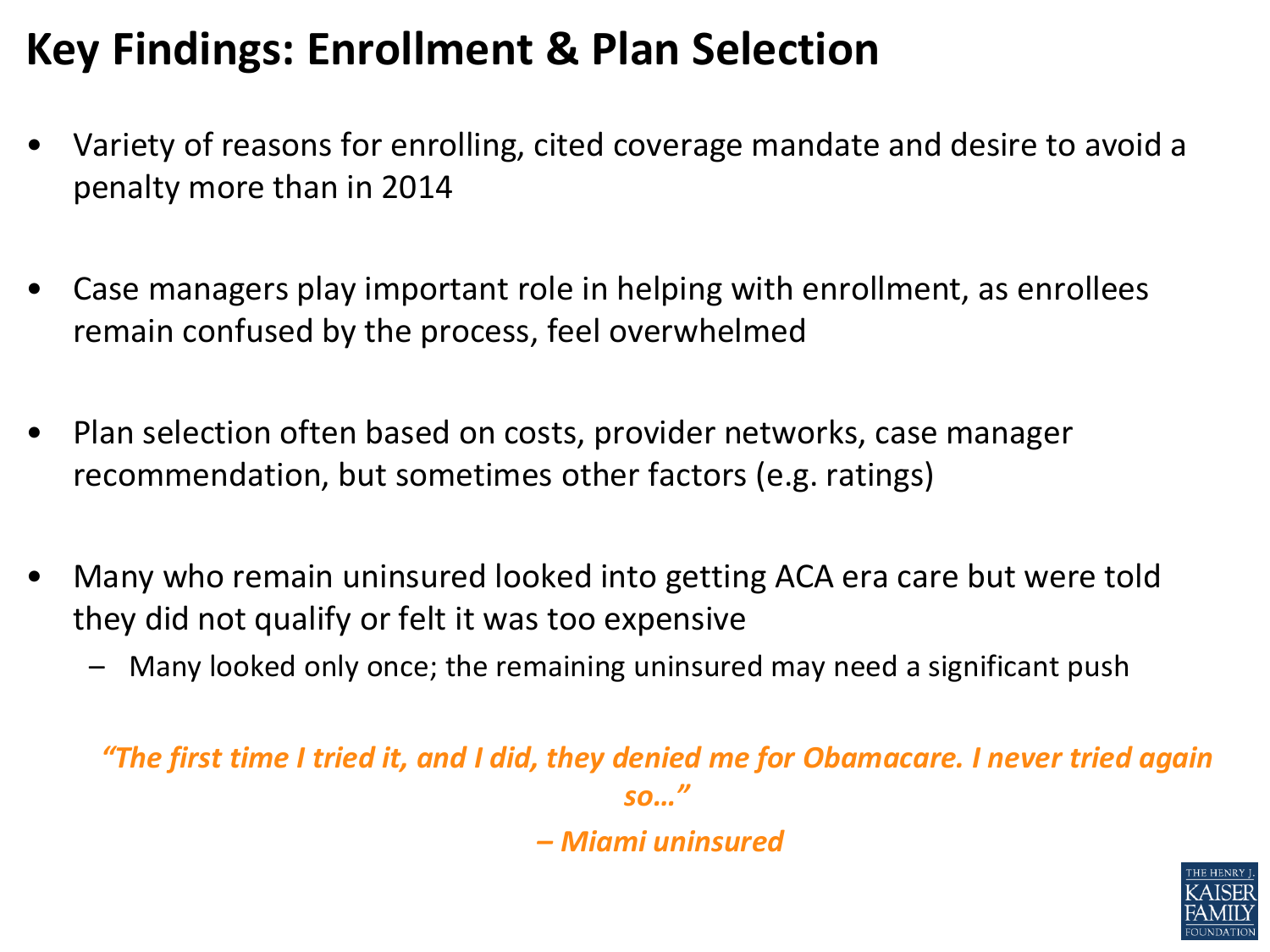### **Key Findings: Enrollment & Plan Selection II**

- Only a few participants changed coverage over the course of open enrollment periods once insured:
	- A CA man with a platinum Marketplace plan switched to a gold plan for lower premiums; was met with higher out-of-pocket costs and now puts off follow-up care
	- A NY participant learned he could not stay with his Medicaid plan, presumably the plan was coming off the market; selected a new plan with help of clinic
	- A NY man churned from Medicaid coverage to Marketplace coverage (with subsidies and ADAP premium assistance) to NY's Essential Plan
		- Has managed fairly well but was without coverage for one month

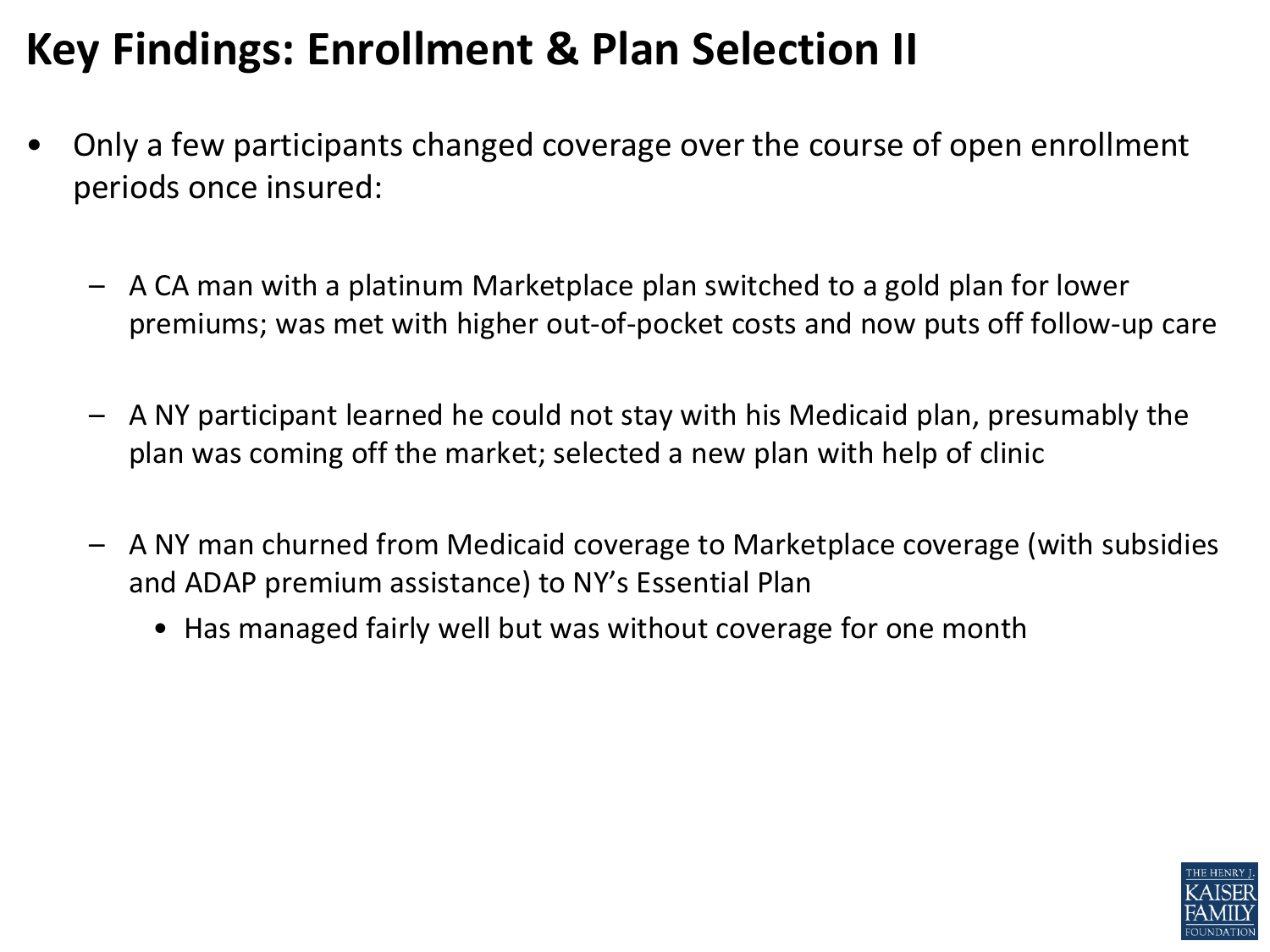#### **Experiences with Coverage: NY and CA**

- Like in 2014, those with Medicaid and the Marketplaces coverage generally very grateful, report feeling more secure
- Both Medicaid and Marketplace enrollees worry about maintaining coverage
	- Marketplace enrollees worry about out-of-pocket costs
	- Medicaid enrollees worry about staying on top of recertification
- Some participants report that if they were not insured they would be in worse health; some say they would die and do not consider Ryan White as an option
- Only a few saw changes in HIV care with coverage, have not seen major problems
- Many who gained coverage feel their health is easier to manage

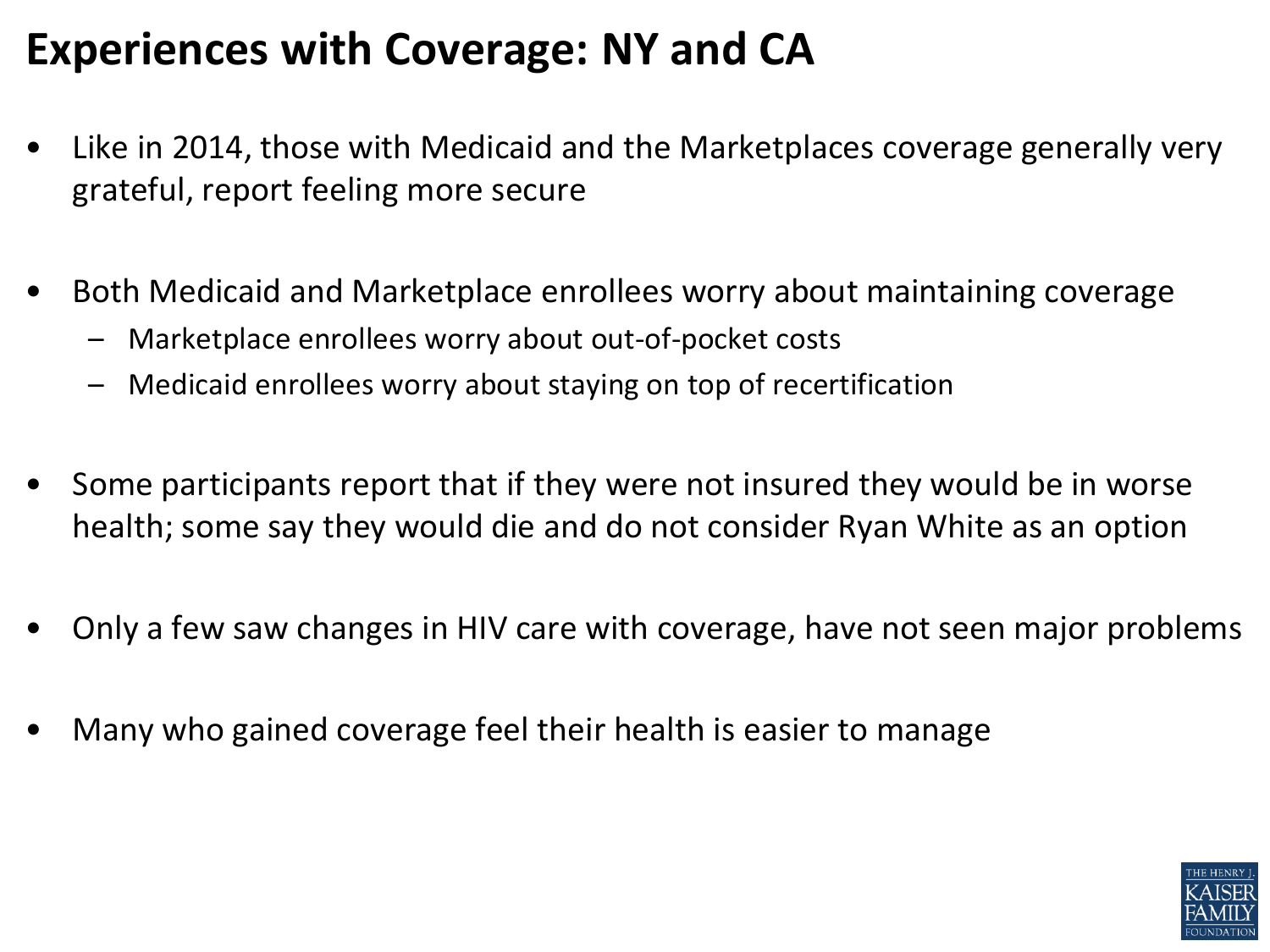### **Experiences of the Uninsured: FL, GA, & TX**

- Little has changed since 2014 : All are meeting HIV needs through Ryan White, but suffer from significant health problems going unaddressed
- Many don't know about their state's Medicaid expansion decision; when explained, they are dismayed, not surprised. They would enroll, if they could
- Health insurance matters but finances are the bigger concern: Most are unemployed, budgets exceed incomes, some homeless/ living with family, some struggle with transportation needs, food security, child support, and debt (including devastating medical bills, bank and school loans)
- Living without insurance is scary and frustrating

*"It's like night and day as far as having health insurance …knowing that if something happens you don't have to worry...You're gonna be taken care of. But now the reverse is [as an uninsured person] you can't get sick…or anything like that because you got to wonder, how is this gonna be covered? How is it gonna affect HIV?" –Dallas uninsured*

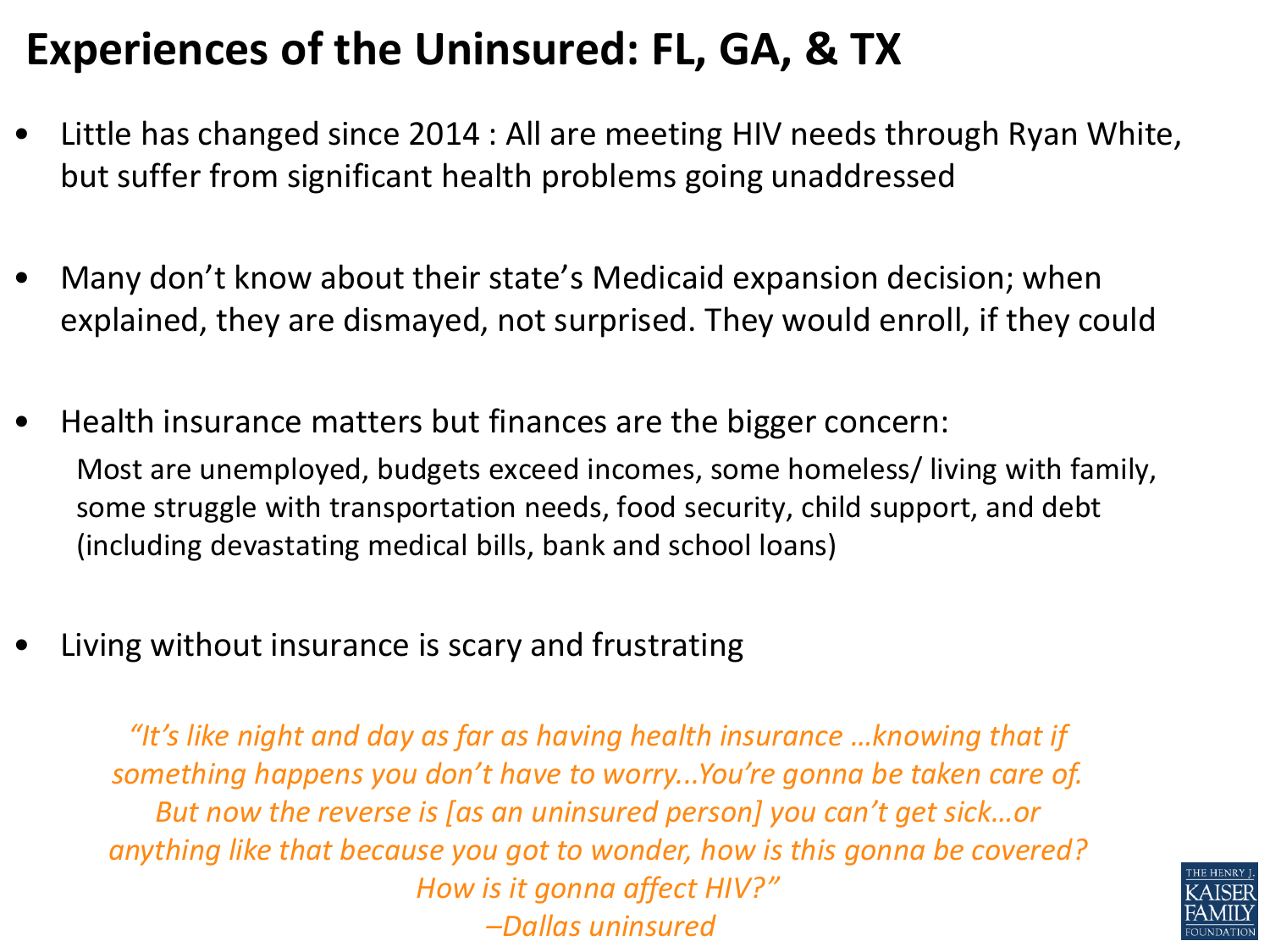### **The Role of the Ryan White Program**

- Ryan White plays or has played an important role in the lives of all participants
- Uninsured deeply value Ryan White, say they would be dead without it
- Main challenge with Ryan White is recertification which participants say is burdensome
- Most with coverage are unsure about the role Ryan White plays in their care despite using support services (e.g. case management) likely Ryan White funded
	- Contrasts to 2014 groups where individuals were transitioning to insurance
- Some uninsured worry about how gaining coverage would affect access to Ryan White

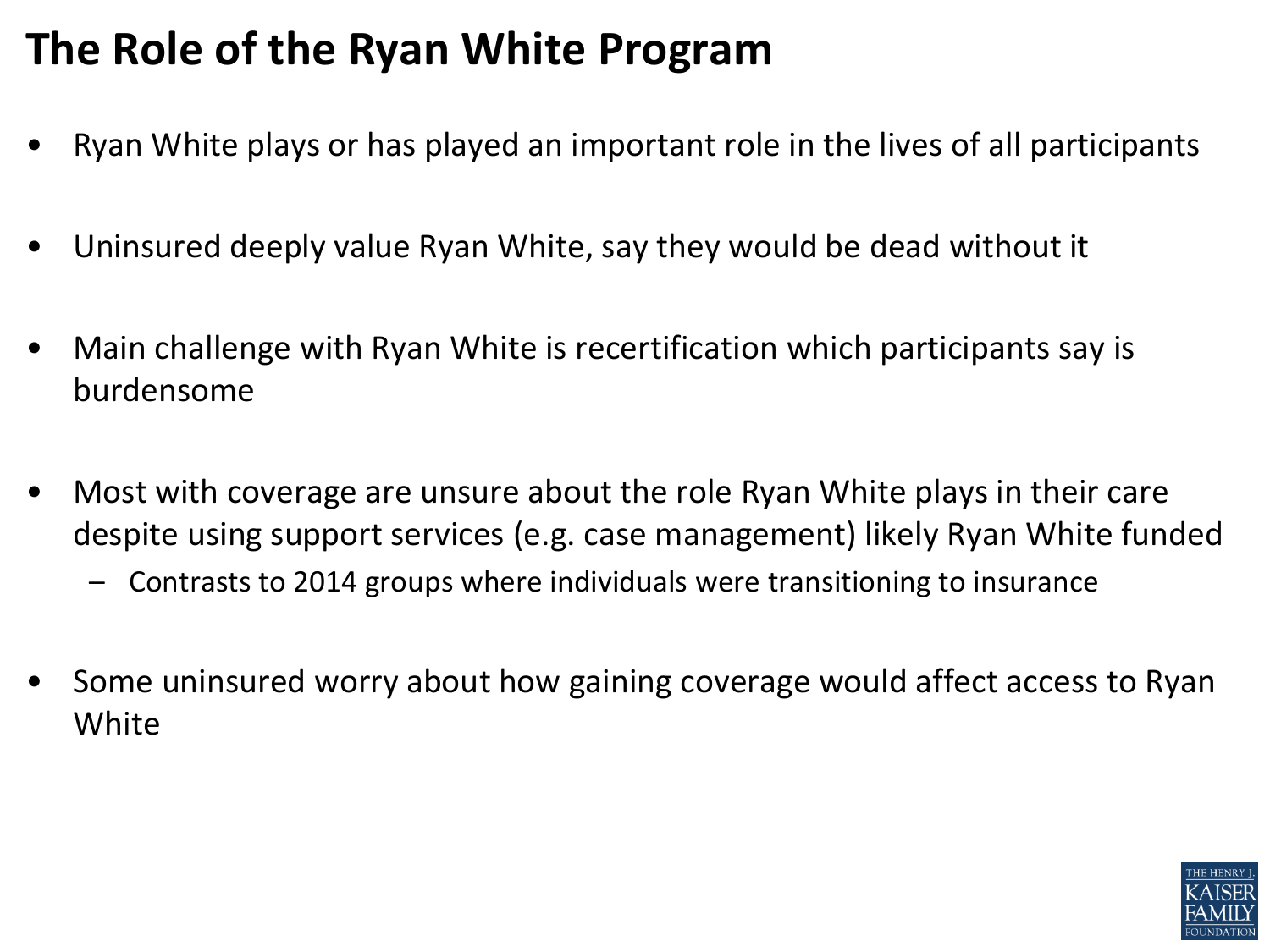#### **Providers and Pharmacies**

- Most have positive views of their providers
	- Describing personal relationships with their providers, saying their doctors know everything about their lives
- All say access to HIV specialists is important: they are up-to-date on changing science; new medications coming to market
- Maintaining access to providers is important during coverage changes; losing these connections is a fear of those who have not gained coverage
- Respondents expressed a wide variety of pharmacy preferences:
	- HIV specialty pharmacies vs. mainstream pharmacies
	- Location based on efficiency/ personal service
	- 24 hour availability
	- Mail-order pharmacy vs. brick and mortar

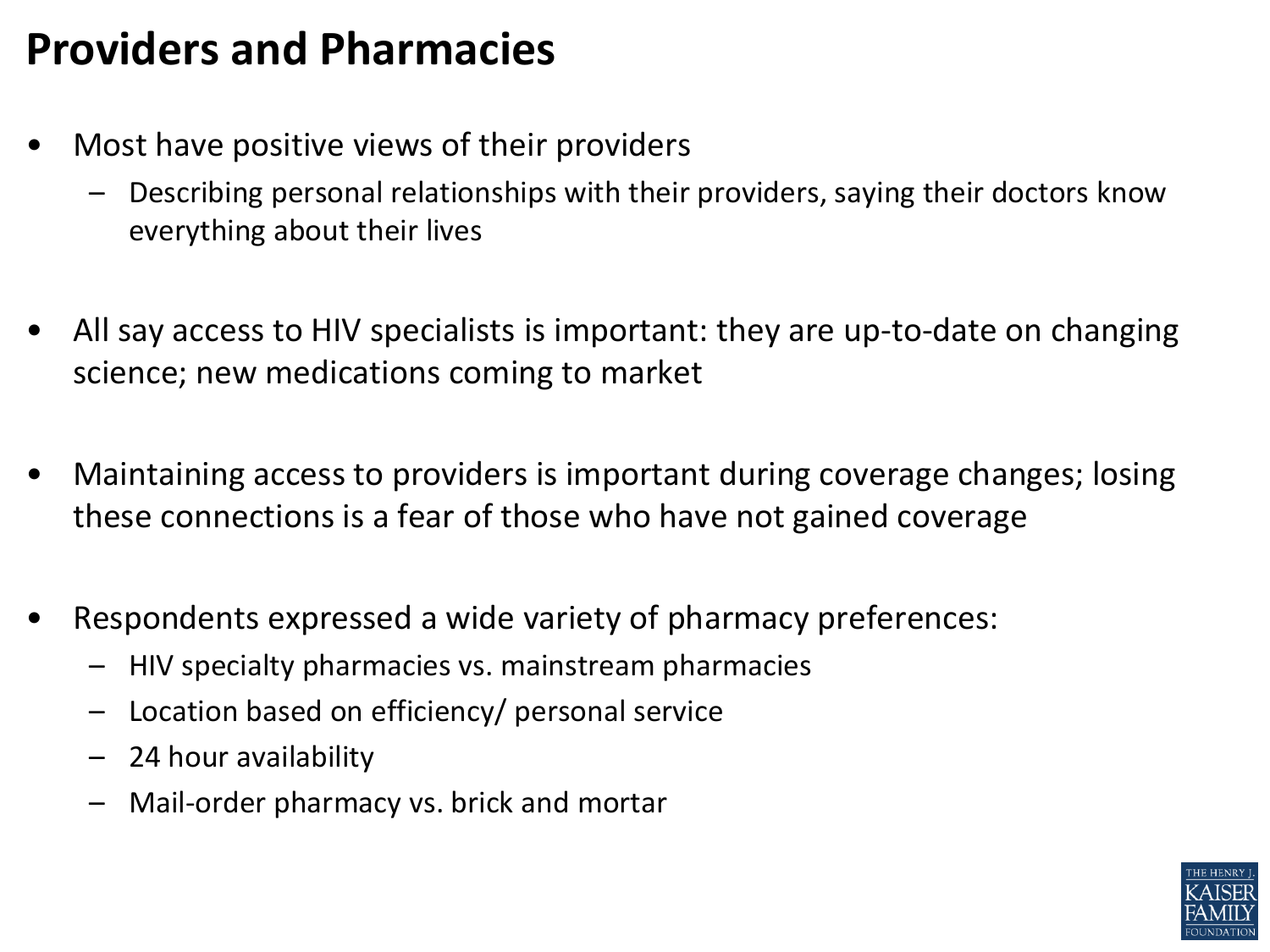### **Key Takeaway Points**

- ACA is changing the insurance landscape for many with HIV but not evenly across the population:
	- Those in non-expansion states have limited access
	- Access to/knowledge of ADAP support for engagement with private coverage varies
	- Enrollment in affordable coverage highly individualized
	- Others remain uninsured (e.g. undocumented, those with complicated circumstances)
- Ryan White continues to play a crucial role in the lives of many: those who have gained coverage and especially those who remain uninsured
- Ongoing needs:
	- To continue to improve insurance and coverage literacy
	- To continue to collect data and take pulse on the ground, informs future policy

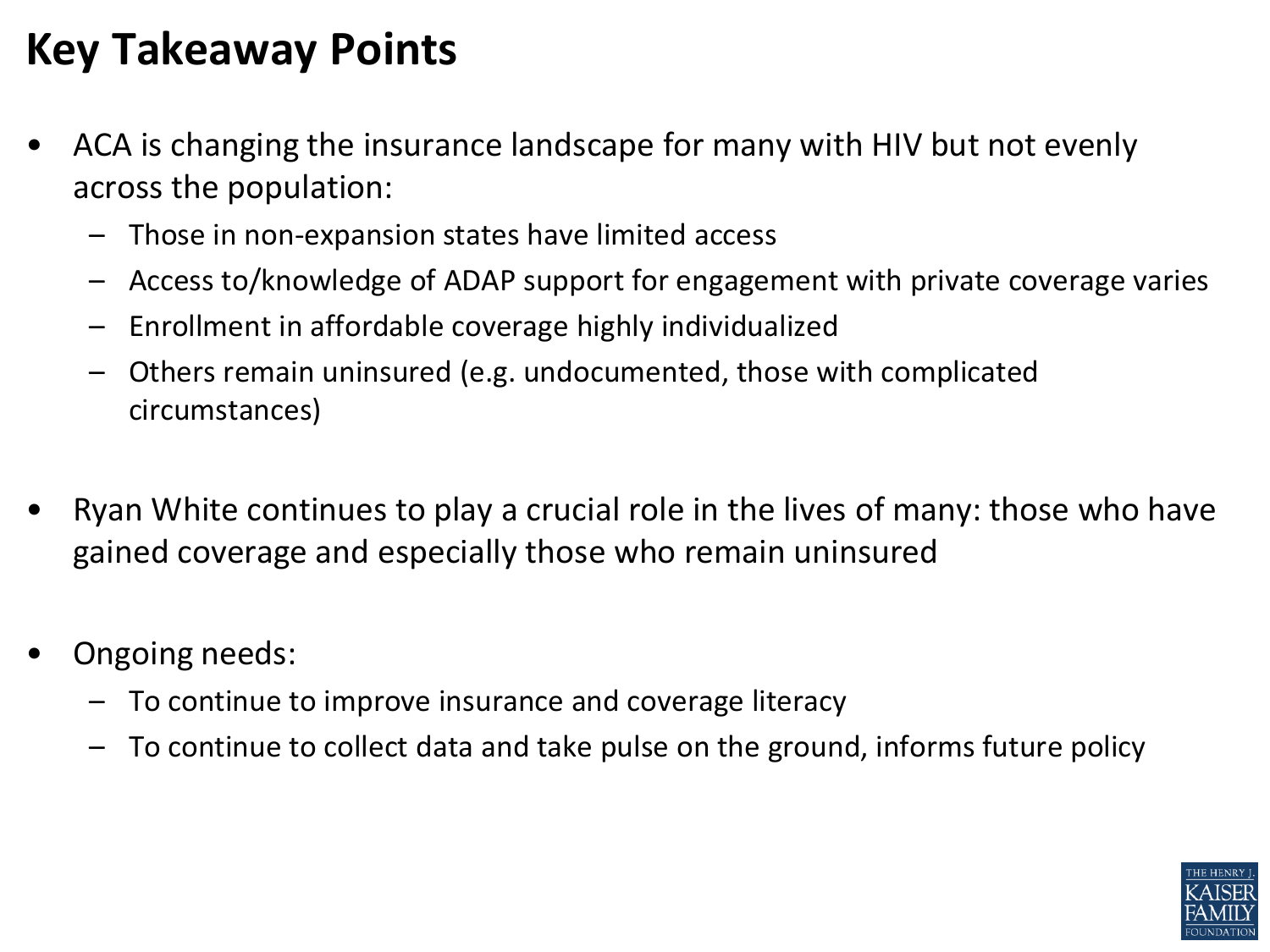# **Implementation of the Affordable Care Act and the Ryan White HIV/AIDS Program**

**Laura Cheever, MD, ScM Associate Administrator, HIV/AIDS Bureau**

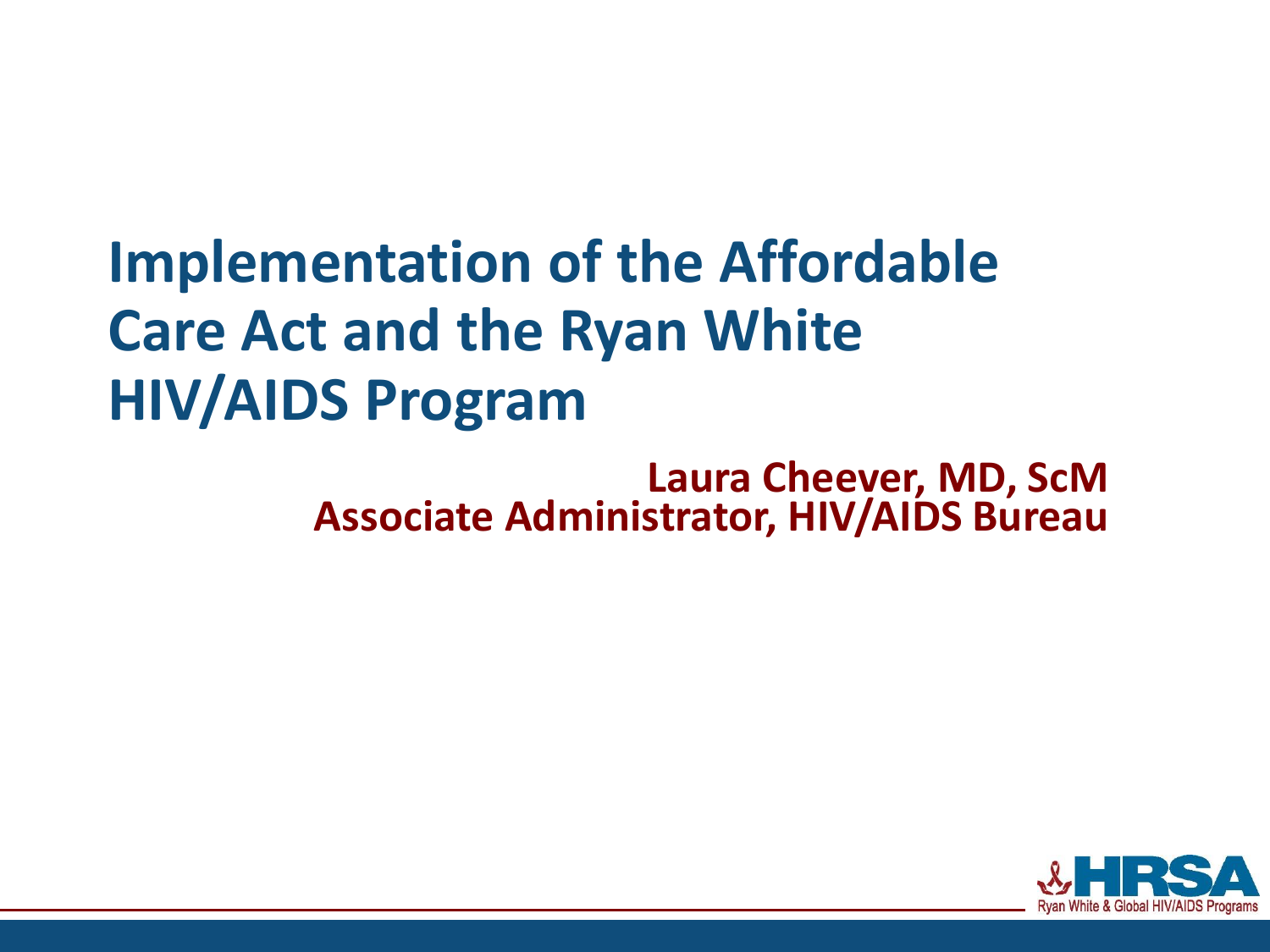# **RWHAP Clients, by Health Care Coverage, 2014**







HRSA. Ryan White HIV/AIDS Program Annual Client-Level Data Report 2014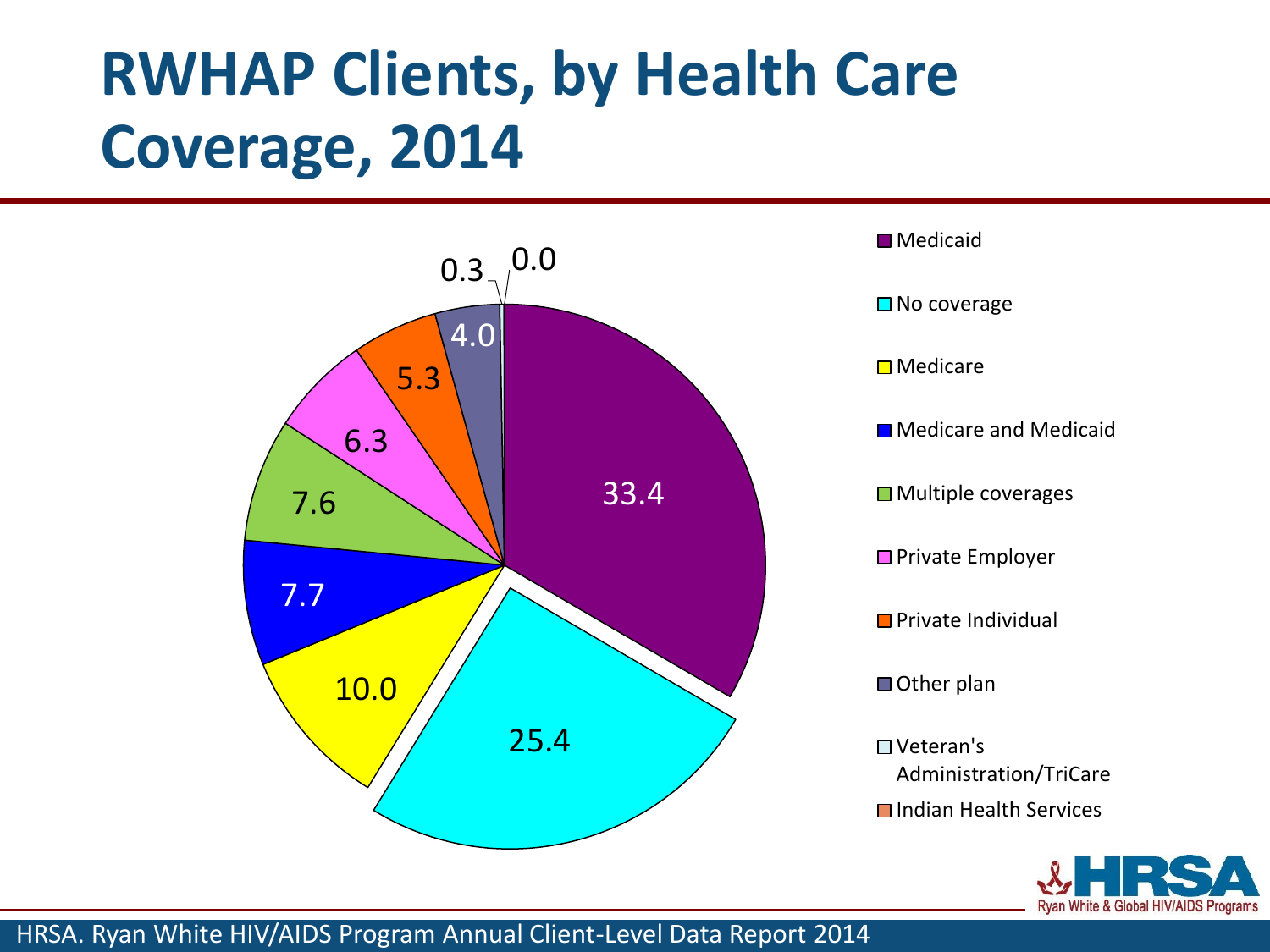## **RWHAP Clients, by Federal Poverty Level and Health Care Coverage, 2014**



HRSA. Ryan White HIV/AIDS Program Annual Client-Level Data Report 2014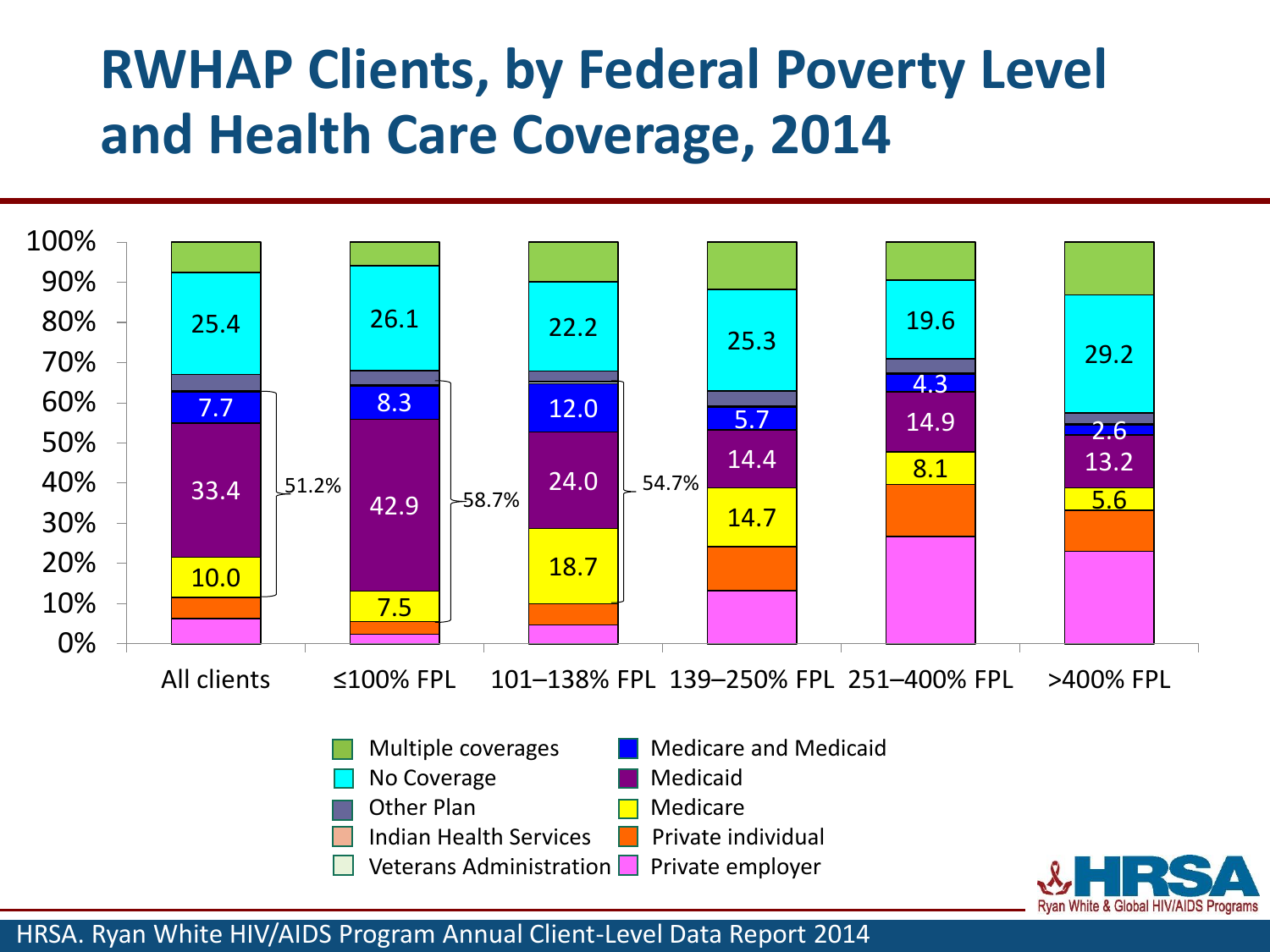## **Viral Suppression among RWHAP Clients by Source of Health Care Coverage, 2014**





HRSA. Ryan White HIV/AIDS Program Annual Client-Level Data Report 2014